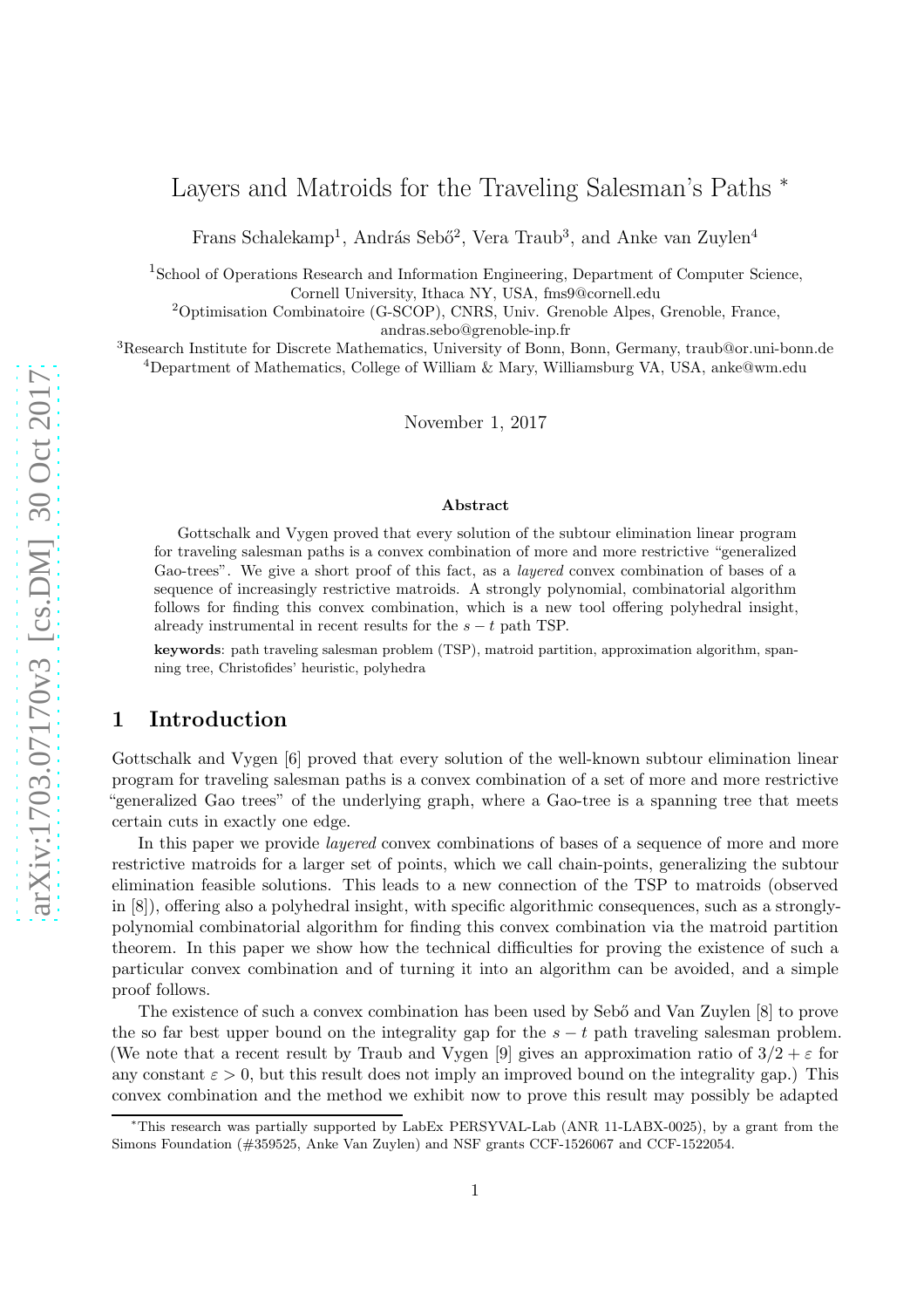for proving further results on versions of the traveling salesman problem. The statement itself and its connection to matroids is one more link of the TSP to matroid partition or intersection, a connection interesting for its own sake.

In Section [2](#page-1-0) we introduce chain-points, a key notion of our proof, and layered convex combinations, the related matroids, some preliminaries about these and some simple assertions that enable us to "peel off" layers one by one. In Section [3](#page-3-0) we execute the induction step of peeling off a layer. We finish this introduction by introducing some notation and terminology.

We assume throughout that we are given a graph  $G = (V, E)$ , and  $s, t \in V$ . For  $S_1, S_2 \subseteq V$ , we denote by  $\delta(S_1, S_2) := \{ \{i, j\} \in E : i \in S_1, j \in S_2 \}.$  If  $S_1 = S_2$  we use  $E(S_1) = \delta(S_1, S_1);$ if  $S_1 = V \setminus S_2$  we use  $\delta(S_1) = \delta(S_2) = \delta(S_1, V \setminus S_1)$ . For  $v \in V$ , we let  $\delta(v) = \delta({v})$ . We denote by  $G(S) = (S, E(S))$  the subgraph induced by  $S \subseteq V$ . For  $F \subseteq E$  and  $x \in \mathbb{R}^E$ , we denote  $x(F) := \sum_{e \in F} x_e$ . With an abuse of notation and terminology, sets and their incidence vectors will not be distinguished. We denote by  $Sp(G) = \{x \in \mathbb{R}^E : x \geq 0, x(E(U)) \leq |U| - 1 \text{ for all } U \subseteq$  $V, U \neq \emptyset$ , and  $x(E) = |V| - 1$  the spanning tree polytope (convex hull of spanning trees) of G, and by cone.Sp(G) their cone (vectors that are their non-negative combinations);  $Sp(G) \subseteq cone(Sp(G))$ .

We say that  $x \in \mathbb{R}^E$  is a solution to the  $(s - t$ -path TSP) subtour elimination LP if  $x \in Sp(G)$ , and x satisfies the *degree constraints*  $x(\delta(v)) = 2$  for all  $v \in V \setminus \{s, t\}$  and  $x(\delta(s)) = x(\delta(t)) = 1$ . This is equivalent to the "standard definition" of the subtour elimination linear program: for  $\emptyset \subset U \subseteq V \setminus \{s, t\}$ , the constraints  $x(\delta(U)) \geq 2$  and  $x(E(U)) \leq |U| - 1$  are equivalent if x satisfies the degree constraints, and for  $\{s\} \subseteq U \subseteq V \setminus \{t\}$  similarly,  $x(\delta(U)) \geq 1$  and  $x(E(U)) \leq |U| - 1$ are equivalent if  $x$  satisfies the degree constraints.

### <span id="page-1-0"></span>2 Chain-points, Layers and Matroids

Let  $\emptyset \neq V_0 \subsetneq V_1 \subsetneq \ldots \subsetneq V_k \subsetneq V$ , and  $\mathcal{C} := \{\delta(V_0), \delta(V_1), \ldots, \delta(V_k)\}\$ . We call spanning trees of G that meet each  $C \in \mathcal{C}$  in exactly one edge Gao-trees for the chain  $V_0 \subsetneq V_1 \subsetneq \ldots \subsetneq V_k$ . The Gao-edges of a cut  $Q \in \mathcal{C}$  are the edges  $e \in Q$  for which  $e \notin C$  for all  $C \in \mathcal{C} \setminus \{Q\}.$ 

We say that  $x \in \mathbb{R}^E$  is a *chain-point* for the chain of sets  $V_0 \subsetneq V_1 \subsetneq \ldots \subsetneq V_k$ , if

- (i)  $x \in Sp(G)$ ,
- (ii)  $x(\delta(V_0)) = x(\delta(V_k)) = 1, x(\delta(V_i)) < 2 \ (i = 1, \ldots k 1),$

(iii) 
$$
\sum_{v \in L_i} x(\delta(v)) = 2|L_i| \ (i = 1, \dots k),
$$

where  $L_i := V_i \setminus V_{i-1} \neq \emptyset$   $(i = 0, \ldots, k+1)$  are the *level-sets* (where  $V_{-1} := \emptyset$  and  $V_{k+1} := V$ ). Note that levels  $L_0$  and  $L_{k+1}$  are not present in (iii).

Gao-edges can then be equivalently defined as those joining two consecutive level-sets.

When  $V_0 \subsetneq V_1 \subsetneq \ldots \subsetneq V_k$  are clear from the context, we use the terms chain-point and Gaotree without mention of the chain. Gao [\[4\]](#page-6-3) proved that there exists a Gao-tree in the support of a subtour elimination LP solution x. It is not hard to adapt Gao's proof to chain-points; it also follows from Lemma [5](#page-3-1) below (with  $U = V$  and E the support of x). Observe that Gao-trees are the bases of the matroid that is formed as the direct sum of the cycle matroids for the level sets  $L_0, \ldots, L_k$ , whose bases are the spanning trees for the levels sets, and the uniform matroids on the Gao-edges for each of the cuts  $Q \in \mathcal{C}$ , whose bases are the one element subsets.

As An, Kleinberg and Shmoys [\[1\]](#page-6-4) noted, if x is a solution to the  $s - t$  path TSP subtour elimination LP, then  $\{V_0, V_1, \ldots, V_k\} := \{A \subseteq V \setminus \{t\} : x(\delta(A)) < 2 \text{ and } s \in A\}$  form a chain, i.e.,  $V_0 \subsetneq V_1 \subsetneq \ldots \subsetneq V_k \subsetneq V$ , where  $V_0 = \{s\}$  and  $V_k = V \setminus \{t\}$ . To check this for the sake of self-containedness, let  $A, B \in \{V_0, V_1, \ldots, V_k\}$ , and suppose for a contradiction that  $A \setminus B \neq \emptyset$  and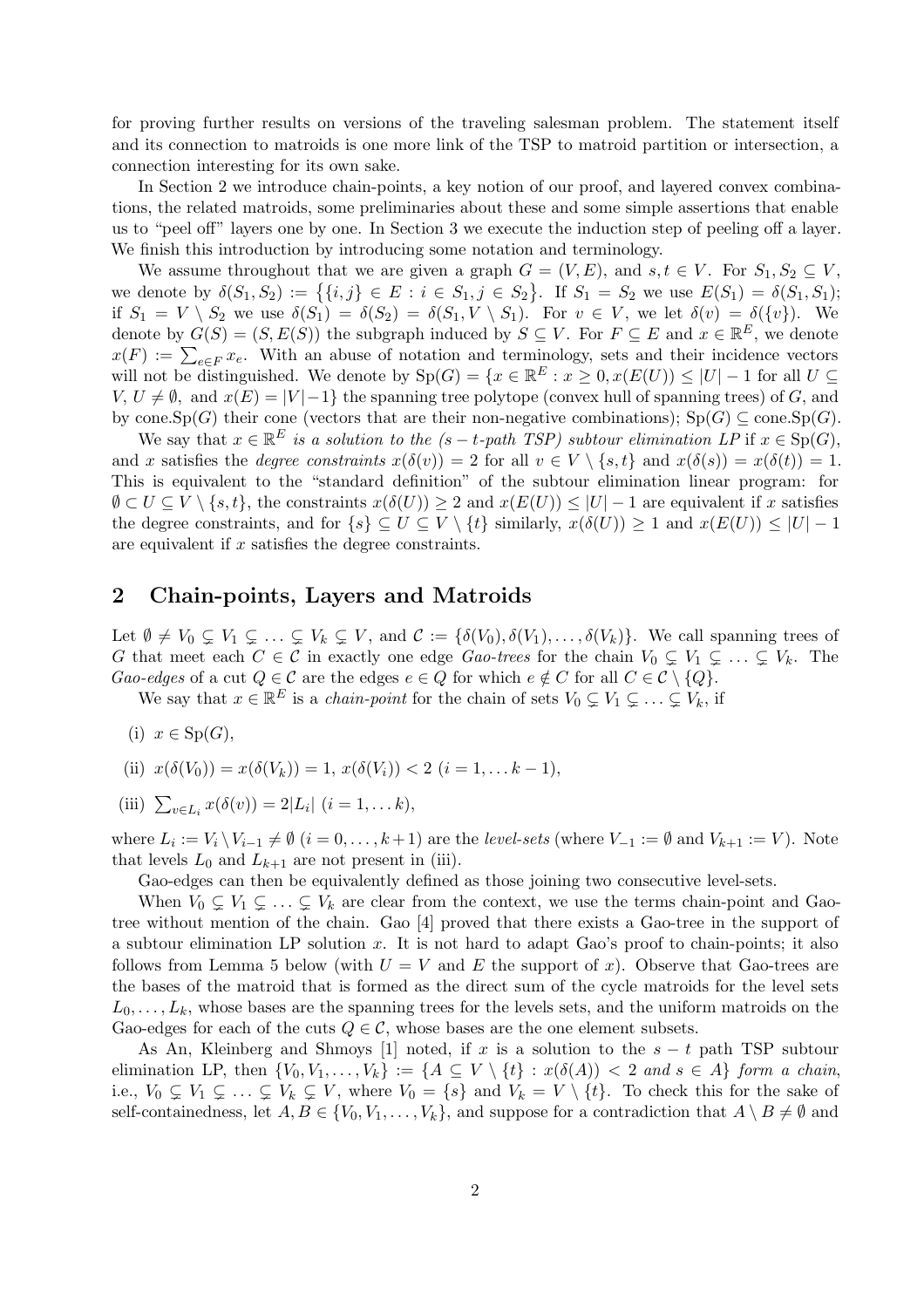$B \setminus A \neq \emptyset$ . It will be convenient to consider A and  $C := V \setminus B$ . Observe that  $x(\delta(A)) + x(\delta(C)) =$  $x(\delta(A)) + x(\delta(B)) < 2 + 2 = 4$ , so we have

(SUBMOD)  $4 > x(\delta(A)) + x(\delta(C)) = x(\delta(A \cap C)) + x(\delta(A \cup C)) + 2x(\delta(A \setminus C, C \setminus A))$ 

by a well-known identity. Our assumption that  $A \setminus B \neq \emptyset$  and  $B \setminus A \neq \emptyset$  is equivalent to  $A \cap C \neq \emptyset$ and  $A \cup C \neq V$ , where  $A \cap C$  contains neither s nor t and  $A \cup C$  contains both. Using that x is a solution of the s - t-path subtour elimination LP,  $x(\delta(A \cap C)) + x(\delta(A \cup C)) \geq 2 + 2 = 4$ , a contradiction.

A solution x to the  $s - t$  path TSP subtour elimination LP is a chain-point for the chain  ${A \subseteq V \setminus \{t\} : x(\delta(A)) < 2 \text{ and } s \in A\},\$  since in this case  $V_0 = \{s\}, V_k = V \setminus \{t\}$  and thus the conditions (ii) and (iii) are implied by the degree constraints.

Gottschalk and Vygen [\[6\]](#page-6-0) showed that it is possible to write a solution x to the  $s - t$  path TSP subtour elimination LP as a convex combination of spanning trees such that for every  $\lambda \in [0,1]$  the coefficients of Gao-trees for the chain  $\{A \subseteq V \setminus \{t\} : x(\delta(A)) \leq 2 - \lambda \text{ and } s \in A\}$  sum to at least  $\lambda$ . We call such a convex combination *layered* (see below for details).

The advantage of the notion of chain-points rather than subtour elimination LP solutions is that chain-points are closed under "subtracting Gao-trees" (while the set of feasible solutions to the subtour elimination linear program does not have this property due to the degree constraints). This allows "peeling off layers" one by one and proving the existence of a layered convex combination by induction (Lemma [2](#page-2-0) and Theorem [3\)](#page-2-1).

We now define layered convex combinations somewhat more generally for chain-points, and in terms of the introduced matroids, in more detail, and state our main result, the existence of such a convex combination. Then we state the lemma that allows to peel off layers one by one, that is, to deal with only two layers at a time.

Fix a chain  $\emptyset \neq V_0 \subsetneq V_1 \subsetneq \ldots \subsetneq V_k \subsetneq V$ . For a chain-point x, we call the values of  $x(\delta(V_i))$ for  $i = 0, 1, \ldots, k$  the narrow cut sizes. Let the different values of the narrow cut sizes be  $2 - \lambda_1 >$  $2 - \lambda_1 - \lambda_2 > \ldots > 2 - \lambda_1 - \ldots - \lambda_\ell = 1$ , where  $\ell$  is the number of different sizes.

We consider  $\ell$  different matroids  $(E,\mathcal{B}_j)$  whose set of bases  $\mathcal{B}_j$  are the Gao-trees for the chain of sets  $\{V_i : x(\delta(V_i)) \leq 2 - \lambda_1 - \ldots - \lambda_j\}, (j = 1, \ldots, \ell)$ . We say that  $\sum_{j=1}^{\ell} \lambda_j x_j$  is a layered convex combination for x if  $x_j$  is in the convex hull of bases in  $\mathcal{B}_j$  for  $j = 1, \ldots, \ell$  and  $x = \sum_{j=1}^{\ell} \lambda_j x_j$ .

<span id="page-2-2"></span>**Theorem 1.** If x is a chain-point, then there exists a layered convex combination for x.

The following lemma enables us to "peel off" layers of chain-points one by one, and concentrate on the case when there are only two distinct narrow cut sizes.

Denote the convex hull of Gao-trees of G for the chain  $\mathcal{C}$  by  $Sp_{\mathcal{C}}(G)$ .

<span id="page-2-0"></span>**Lemma 2.** Let x be a chain-point, and  $x = \varepsilon y + (1 - \varepsilon)x'$  with  $y \in Sp_{\mathcal{C}}(G)$ ,  $x' \in Sp(G)$ ,  $\varepsilon \in [0, 1)$ . Then x' is a chain-point for the chain  $(V_i: x(\delta(V_i)) < 2 - \varepsilon, i \in \{0, 1, ..., k\}).$ 

**Proof:** Since  $y \in \text{Sp}_\mathcal{C}(G)$ , for all  $i = 1, ..., k$  we have  $y(\delta(L_i)) = 2$  and  $y(E(L_i)) = |L_i| - 1$ ; hence,  $\sum_{v \in L_i} y(\delta(v)) = 2(|L_i| - 1) + 2 = 2|L_i|$ . Since x is a chain-point,  $\sum_{v \in L_i} x(\delta(v)) = 2|L_i|$  by (iii). Now (i) holds for x' by assumption; to check (ii) note  $x'(\delta(V_i)) = \frac{x(\delta(V_i)) - \varepsilon}{1 - \varepsilon}$ , whence  $x'(\delta(V_0)) =$  $x'(\delta(V_k)) = 1$  and  $x'(\delta(V_i)) < 2$  if  $x(\delta(V_i)) < 2 - \varepsilon$   $(i = 0, \ldots, k)$ . Finally,  $\sum_{v \in L_i} x'(\delta(v)) =$  $\frac{2|L_i| - \varepsilon 2|L_i|}{1 - \varepsilon} = 2|L_i|$   $(i = 1, ..., k)$ , so (iii) also holds for  $x'$ .

<span id="page-2-1"></span>**Theorem 3.** Let x be a chain-point, and let  $\lambda = 2 - \max_{i=0,\dots,k} x(\delta(V_i))$ . Then there exist  $y \in \text{Sp}_{\mathcal{C}}(G), x' \in \text{Sp}(G)$  such that

$$
x = \lambda y + (1 - \lambda)x'.
$$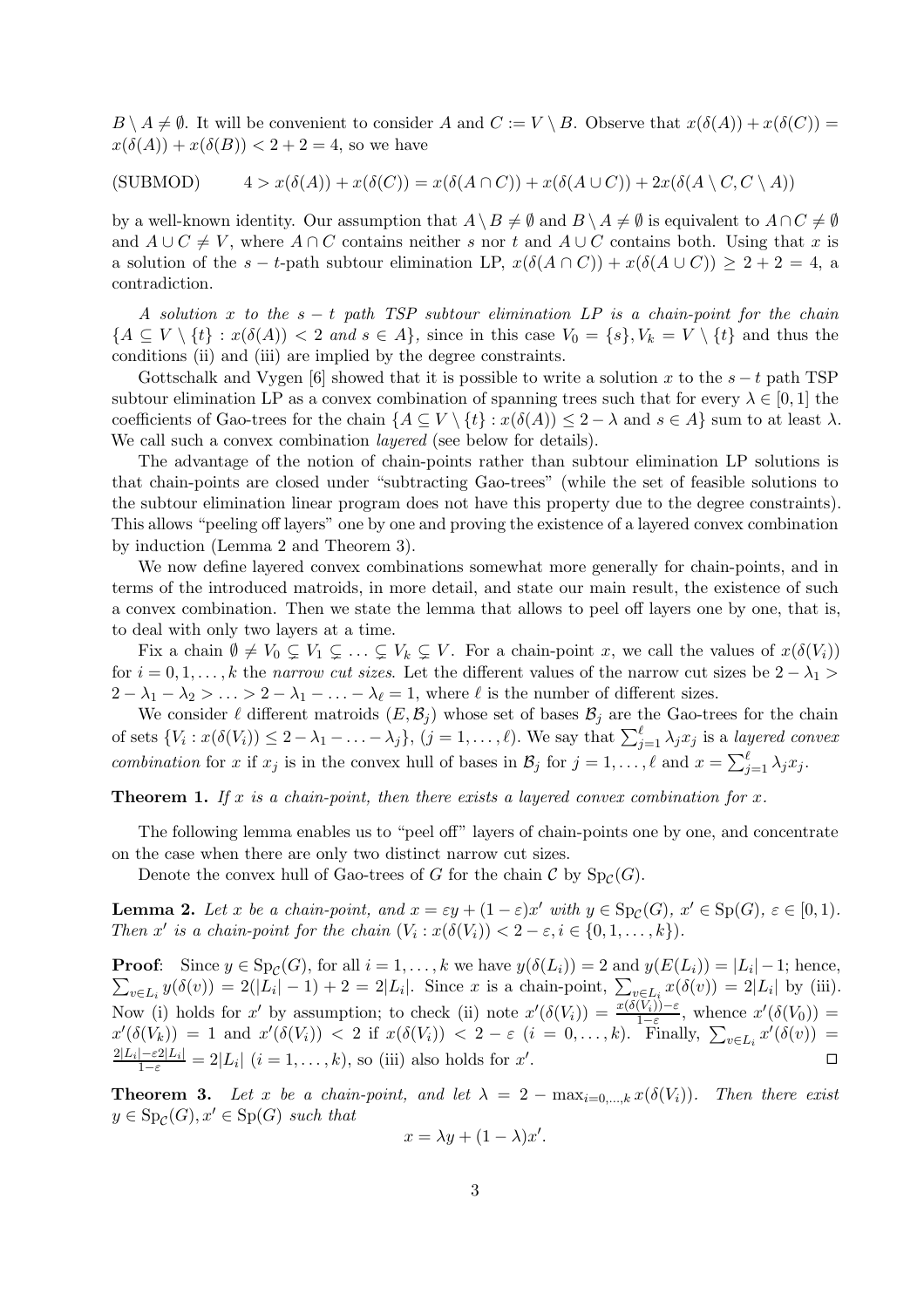By Lemma [2](#page-2-0) applied to  $\varepsilon := \lambda$ , the point x' provided by this theorem is a chain-point for  $(V_i: x(\delta(V_i)) < 2 - \lambda, i \in \{0, \ldots, k\}),$  so by repeatedly applying Theorem [3](#page-2-1) we get Theorem [1:](#page-2-2)

We prove this by induction on  $\ell$ , the number of different narrow cut sizes. Let the different values of the narrow cut sizes be  $2-\sum_{j=1}^{h} \lambda_j$  for  $h=1,\ldots,\ell$ . If  $\ell=1$ , then  $\lambda_1=1$  by condition (ii), and thus  $x \in Sp_{\mathcal{C}}(G)$ , so x is itself a layered convex combination for x. If  $\ell > 1$ , by Theorem [3](#page-2-1) there exists  $y \in \mathrm{Sp}_\mathcal{C}(G)$ ,  $x' \in \mathrm{Sp}(G)$  such that  $x = \lambda_1 y + (1 - \lambda_1)x'$ . Observe that if  $x(\delta(V_i)) = 2 - \sum_{j=1}^h \lambda_j$ for some  $h \in \{1, ..., \ell\}$ , then  $x'(\delta(V_i)) = (2 - \sum_{j=1}^h \lambda_j - \lambda_1)/(1 - \lambda_1) = (2 - \sum_{j=2}^h \lambda_j)/(1 - \lambda_1)$  $(i = 0, \ldots, k)$ . By Lemma [2,](#page-2-0) x' is a chain-point for the chain  $(V_i : x(\delta(V_i)) < 2 - \lambda_1, i \in \{0, 1, \ldots, l\}),$ which thus has narrow cut sizes  $(2 - \sum_{j=2}^{h} \lambda_j)/(1 - \lambda_1)$  for  $h = 2, \ldots, \ell$ .

Let  $\lambda'_j = \lambda_{j+1}/(1-\lambda_1)$  for  $j = 1,\ldots,\ell-1$ , then by the inductive hypothesis, there exist a layered convex combination for  $x'$ , i.e.,  $x' = \sum_{j=1}^{\ell-1} \lambda'_j x'_j$ , where  $x'_j$  is in the convex hull of bases in  $\mathcal{B}_{j+1}$ . We thus have  $x = \lambda_1 y + (1 - \lambda_1) \sum_{j=1}^{\ell-1} \lambda'_j x'_j = \lambda_1 y + \sum_{j=2}^{\ell} \lambda_j x'_j$  where y is in the convex hull of bases in  $\mathcal{B}_1$  and  $x'_1, \ldots, x'_{\ell-1}$  are in the convex hull of bases in  $\mathcal{B}_2, \ldots, \mathcal{B}_\ell$  respectively. Hence, there exists a layered convex combination for x.

We prove Theorem [3](#page-2-1) using the following fractional version of Edmonds' matroid partition theorem [\[3\]](#page-6-5), which can be easily stated and proved for rational input from the well-known integer version by multiplying with the denominators of the occurring numbers. We include here a reduction to an explicitly stated version in the literature, a theorem on fractional polymatroids, pointed out to us by András Frank.

<span id="page-3-2"></span>**Lemma 4.** Let  $M_1$  and  $M_2$  be matroids on the same element set E, and denote by  $r_i$  the rank function of the matroid  $M_i$   $(i = 1, 2)$ . Let  $w \in \mathbb{R}^E_{\geq 0}$ ,  $\lambda_1, \lambda_2 \in \mathbb{R}_{\geq 0}$  and let  $P_i$  be the convex hull of the independent sets of  $M_i$   $(i = 1, 2)$ . There exist  $x_1 \in P_1$ ,  $x_2 \in P_2$  such that  $\lambda_1 x_1 + \lambda_2 x_2 = w$  if and only if  $\lambda_1 r_1(X) + \lambda_2 r_2(X) \geq w(X)$  for all  $X \subseteq E$ .

**Proof:** If  $x_i \in P_i$  then  $x_i(X) \leq r_i(X)$ , hence  $w = \lambda_1 x_1 + \lambda_2 x_2$  with  $x_1 \in P_1, x_2 \in P_2$  implies  $w(X) = \lambda_1 x_1(X) + \lambda_2 x_2(X) \leq \lambda_1 r_1(X) + \lambda_2 r_2(X).$ 

To prove the reverse direction, apply [\[7,](#page-6-6) Theorem 44.6] to the submodular set-functions on  $E$ ,  $f_i := \lambda_i r_i$  for which the conditions are satisfied, and let  $w_i \in P_{f_i} = \lambda_i P_i$   $(i = 1, 2)$ , where  $P_f$  is the polymatroid associated with f.

Our conditions  $\lambda_1 r_1(X) + \lambda_2 r_2(X) \geq w(X)$  for all  $X \subseteq E$  and  $w \geq 0$  express exactly that  $w \in P_{f_1+f_2}$ . So, by [\[7,](#page-6-6) Theorem 44.6]  $w = w_1 + w_2$ , where  $w_i \in P_{f_i} = \lambda_i P_i$   $(i = 1, 2)$ .

## <span id="page-3-0"></span>3 Peeling off a Layer

Our only debt now is to show that one layer can be peeled off, that is, to prove Theorem [3.](#page-2-1)

We use Lemma [4](#page-3-2) with  $w := x$ ,  $M_1$  the matroid whose bases are the Gao-trees and  $M_2$  the cycle matroid of  $G$ , i.e., the matroid on  $E$  whose independent sets are forests in  $G$ . We denote by  $p$ the rank function of  $M_1$  and by r the rank function of  $M_2$ . Clearly,  $p \leq r$ . In the remainder of this section, we show that the condition of Lemma [4](#page-3-2) is satisfied for  $\lambda_1 = \lambda, \lambda_2 = 1 - \lambda$ , i.e. that  $\lambda p(X) + (1 - \lambda)r(X) \geq x(X)$  for all  $X \subseteq E$ . Lemma [4](#page-3-2) then implies the existence of y and x' in the convex hull of independent sets of  $M_1$  and  $M_2$  respectively, and  $x(E) = |V| - 1$  implies that they are in fact in the convex hull of bases of  $M_1$  and  $M_2$ , i.e., in  $Sp_{\mathcal{C}}(G)$  and  $Sp(G)$  respectively, and Theorem [3](#page-2-1) follows.

To prove that the condition of Lemma [4](#page-3-2) is satisfied we need the following lemma.

<span id="page-3-1"></span>**Lemma 5.** Let x be a chain-point and  $U \subseteq V$  such that  $x(E(U)) = |U| - 1$ . Then

$$
p(E(U)) = r(E(U)) = |U| - 1.
$$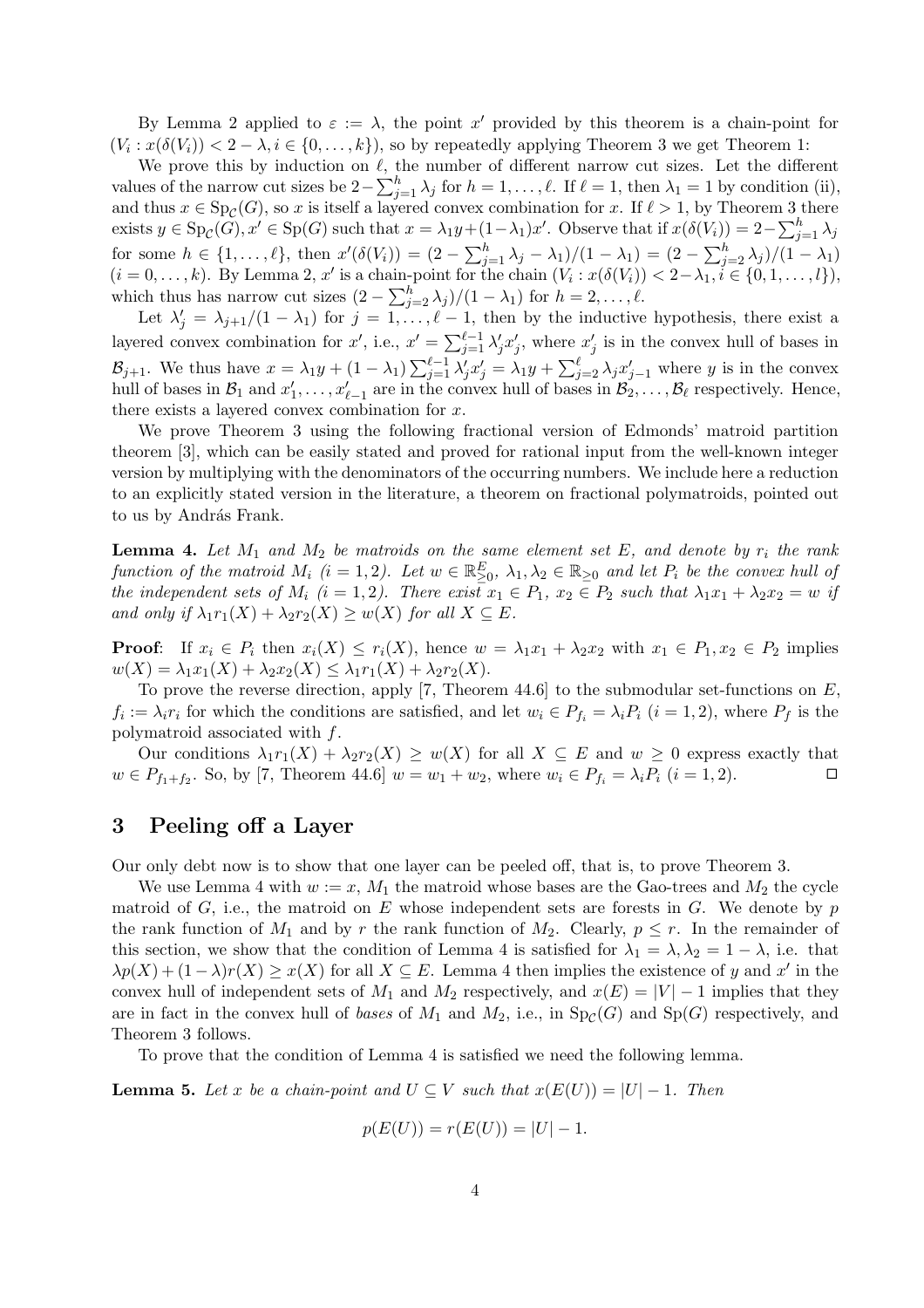**Proof:** We need to show that there exists a spanning tree F in  $G(U)$  that is an independent set of  $M_1$ , i.e., there exists a Gao-tree containing F. We begin by proving two claims.

**Claim 1.** The set  $I(U) := \{i \in [0, k+1] : L_i \cap U \neq \emptyset\}$  is the set of all integers of an interval.

Indeed, suppose for a contradiction that there exists  $j \in [0,k]$ ,  $L_j \cap U = \emptyset$  such that  $L_{j'} \cap U \neq \emptyset$ for some  $j' < j$  and also for some  $j' > j$ ; in other words, U is partitioned by  $U \cap V_{j-1}$  and  $U \setminus V_j$ .

By (ii), and applying (SUBMOD) for  $A := V_j, C := V \setminus V_{j-1}$ , we get that:

$$
4 > x(\delta(V_j)) + x(\delta(V \setminus V_{j-1})) = x(\delta(L_j)) + x(\delta(V)) + 2x(\delta(V_{j-1}, V \setminus V_j)).
$$

To derive the desired contradiction, we will show that the right hand side is at least 4. First,  $x(\delta(V)) = 0$ , and (iii) implies that  $x(\delta(L_i)) = 2|L_i| - 2x(E(L_i))$  which is at least 2 since  $x(E(L_i)) \le$  $|L_j| - 1$  for  $x \in Sp(G)$ . Further, observe that

$$
x(\delta(V_{j-1}, V \setminus V_j)) \ge x(E(U)) - x(E(U \cap V_{j-1})) - x(E(U \cap (V \setminus V_j)))
$$
  
\n
$$
\ge |U| - 1 - (|U \cap V_{j-1}| - 1) - (|U \setminus V_j| - 1) = 1,
$$

where the second inequality uses the fact that  $x(E(U)) = |U| - 1$  and  $x(E(A)) \leq |A| - 1$  for any A, and the equality uses the fact that  $\{U \cap V_{j-1}, U \setminus V_j\}$  is a partition of U. The claim is proved.

The key claim we need now to prove the lemma is the following.

<span id="page-4-0"></span>**Claim 2.** Let  $a, b \in \mathbb{N}$ ,  $0 \le a \le b \le k+1$ , and  $S := \bigcup_{i=a}^{b} L_i$ . Then  $E(S \cap U)$  is connected.

Note that this was shown by Gao [\[4\]](#page-6-3) for  $U := V$  and is the key for the existence of a Gao-tree. To prove Claim [2,](#page-4-0) we first show that

$$
|S| - 2 < x(E(S)) \quad (\leq |S| - 1).
$$

If  $a = 0$ ,  $b = k + 1$ , then  $S = V$  and by (i),  $x(E(V)) = |V| - 1 > |V| - 2$ ; if exactly one of  $a = 0$  or  $b = k + 1$  holds, then, slightly more generally, subtracting from  $x(E(V)) = |V| - 1$  the inequality  $x(E(V \setminus S)) \leq |V \setminus S| - 1$  we get  $x(E(S)) + x(\delta(S)) \geq |S|$  (again from (i)), and then by (ii)  $x(\delta(S)) < 2$ , and we are done again. Finally, suppose  $1 \le a \le b \le k$ , and add up (iii) for  $i = a, a+1, ..., b$ . We get  $x(E(S)) + \frac{1}{2}x(\delta(S)) = |S|$ , where  $\frac{1}{2}x(\delta(S)) \leq \frac{1}{2}$  $\frac{1}{2}x(\delta(V_{a-1})) + \frac{1}{2}x(\delta(V_b)) < 2$ by (ii), finishing the proof of (STRICT).

Now, by (i), x is a convex combination of spanning trees, and by  $(STRICT)$ , at least one of these, denote it  $F$ , contains a spanning tree of  $S$ ;  $F$ , as all the spanning trees in the convex combination, also contains a spanning tree of U, because of  $x(E(U)) = |U| - 1$ . So F contains a spanning tree of  $S \cap U$ , and the claim is proved.

To finish the proof of the lemma, choose a spanning tree in  $G(L_i \cap U)$  for each  $i \in I(U)$ , which is possible by Claim [2](#page-4-0) applied to  $S := L_i$ ; then add a Gao-edge between  $L_i \cap U$  and  $L_{i+1} \cap U$  for each index i such that  $i, i + 1 \in I(U)$ , which is possible by applying Claim [2](#page-4-0) to  $S := L_i \cup L_{i+1}$ . In this way we get a spanning tree F of  $G(U)$ , which is an independent set of  $M_1$ , since it can be completed to a Gao-tree of G by applying Claim 2 to  $U := V$  and  $S := L_i$  for  $i = 0, \ldots, k + 1$  and then for  $S := L_i \cup L_{i+1}$  for  $i = 0, \ldots, k$ , if  $\{i, i+1\} \setminus I(U) \neq \emptyset$ .

**Proof of Theorem [3](#page-2-1):** First, observe that it suffices to prove the following claim.

<span id="page-4-1"></span>**Claim 3.** There exists  $0 < \varepsilon \leq \lambda$  and  $y \in \text{Sp}_{\mathcal{C}}(G)$ ,  $x' \in \text{Sp}(G)$ , such that  $x = \varepsilon y + (1 - \varepsilon)x'$ .

Indeed, if this is true, then  $x - \varepsilon y \in \text{cone}$ . Sp(G), and let  $\varepsilon_{\text{max}}$  be the largest  $\varepsilon \leq \lambda$  such that there exists  $y \in Sp_{\mathcal{C}}(G)$  such that  $x - \varepsilon y \in cone(Sp(G))$ . Note that the  $\varepsilon$  is well-defined, because  $\{(\varepsilon, y) : y \in \text{Sp}_{\mathcal{C}}(G), x - \varepsilon y \in \text{cone}.\text{Sp}(G), 0 \le \varepsilon \le \lambda\}$  is a polytope.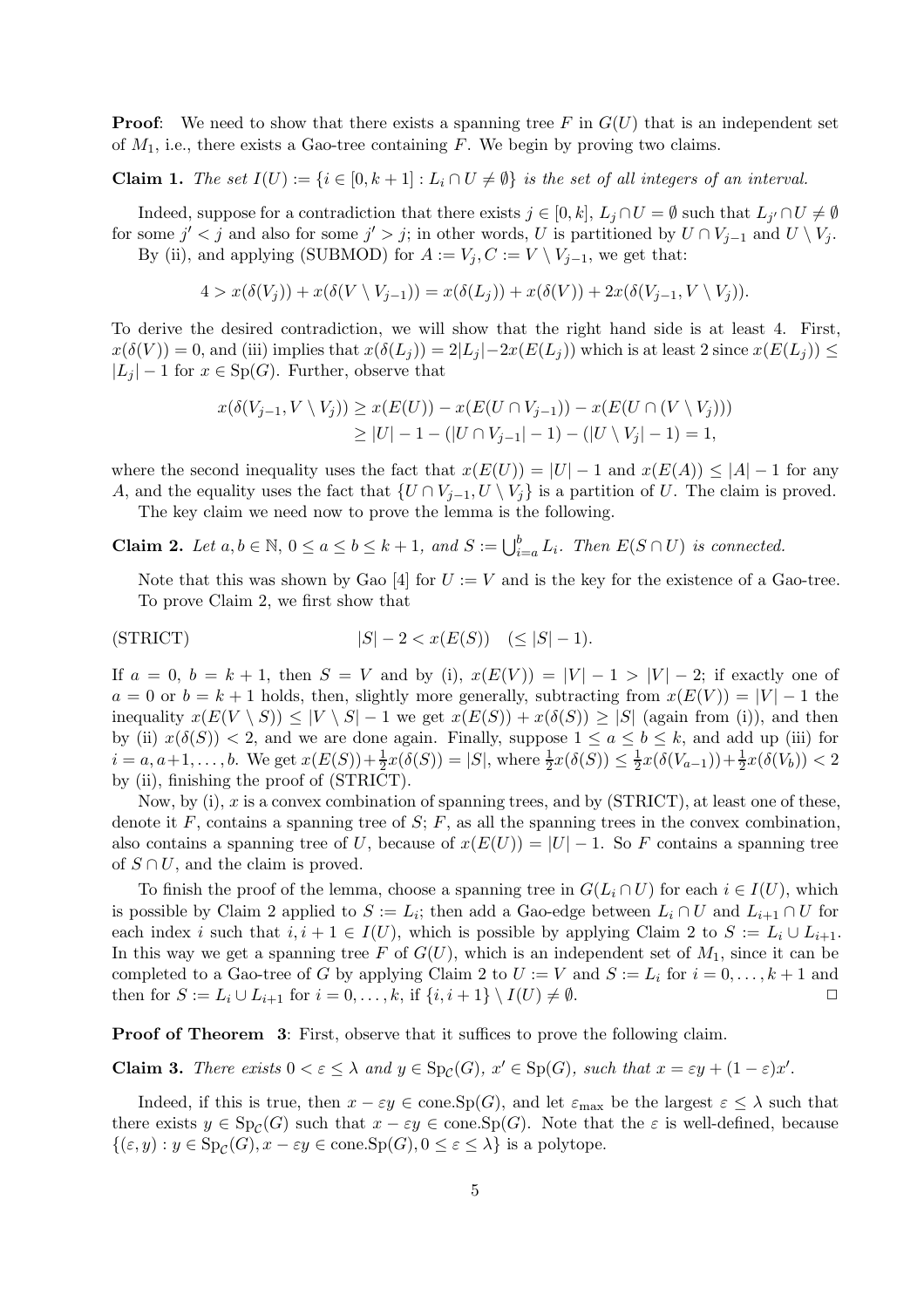Defining  $x' := \frac{x - \varepsilon_{\max} y}{1 - \varepsilon_{\max}}$  $\frac{x-\varepsilon_{\max}y}{1-\varepsilon_{\max}}$ , we see that  $x' \in Sp(G)$ . So to prove Theorem [3](#page-4-1) from Claim 3 we have to prove  $\varepsilon_{\text{max}} = \lambda$ .

Suppose for a contradiction that  $\varepsilon_{\text{max}} < \lambda$ , then by Lemma [2](#page-2-0) applied to  $\varepsilon := \varepsilon_{\text{max}}$ , x' is also a chain-point (for the same chain of sets). So then applying Claim [3](#page-4-1) to x', there exists  $\varepsilon' > 0$  and  $y' \in \mathrm{Sp}_{\mathcal{C}}(G)$  such that  $x' - \varepsilon' y' \in \mathrm{cone}.\mathrm{Sp}(G)$ . However, then with  $\varepsilon'' := (1 - \varepsilon_{\max})\varepsilon'$  we have

cone.Sp(G) 
$$
\ni (1 - \varepsilon_{\max})(x' - \varepsilon'y') = x - \varepsilon_{\max}y - \varepsilon''y' = x - (\varepsilon_{\max} + \varepsilon'')z,
$$

where  $z := \frac{\varepsilon_{\max} y + \varepsilon'' y''}{\varepsilon_{\max} + \varepsilon''}$  $\frac{\max y + \varepsilon^{\gamma y}}{\varepsilon_{\max} + \varepsilon^{\gamma y}} \in \mathrm{Sp}_{\mathcal{C}}(G)$ . This contradicts that  $\varepsilon_{\max}$  is the largest  $\varepsilon \leq \lambda$  such that there exist  $y \in \mathrm{Sp}_{\mathcal{C}}(\overline{G})$  such that  $x' = x - \varepsilon y \in \mathrm{cone}$ . Sp $(G)$ , finishing the proof of the theorem, provided that Claim [3](#page-4-1) is true.

We prove now Claim [3](#page-4-1) by checking the condition of the matroid partition theorem in the form of Lemma [4.](#page-3-2) Let us say that  $\varepsilon \geq 0$  is *suitable* for  $X \subseteq E$ , if  $\varepsilon > 0$  and

$$
\varepsilon p(X) + (1 - \varepsilon)r(X) \ge x(X).
$$

By Lemma [4,](#page-3-2) Claim [3](#page-4-1) is equivalent to proving that there exists  $\varepsilon > 0$  suitable for all  $X \subseteq E$ .

If  $p(X) = r(X)$  then by (i) any  $\varepsilon \in [0,1]$  is suitable for X; so assume  $p(X) < r(X)$ . If in addition  $x(X) < r(X)$ , then  $\varepsilon$  is suitable if and only if  $0 < \varepsilon \leq \varepsilon_X := \frac{r(X) - x(X)}{r(X) - r(X)}$  $\frac{r(X)-x(X)}{r(X)-p(X)}$  (> 0). Since the number of such sets is finite,  $\varepsilon_{\text{max}} := \min\{\varepsilon_X : X \subseteq E, x(X) < r(X), p(X) < r(X)\} > 0$  is suitable for all of them.

It remains to show that there is no other case, that is,  $x(X) = r(X)$  implies  $p(X) = r(X)$ . Denote  $V_X$  the set of vertices of ("covered by") edges in X. We consider the components of  $(V_X, X)$ . If  $V_X$  is empty,  $X = \emptyset$  and hence  $r(X) = 0 = p(X)$ . If  $(V_X, X)$  has only one component, then  $r(X) = |V_X| - 1$ . Apply Lemma [5](#page-3-1) to the graph whose edge-set is the support of x, and  $U := V_X$ ; then  $X = E(U)$  and by the lemma,  $p(X) = r(X)$  follows.

If  $(V_X, X)$  has multiple components, then  $r(X)$  sums up over the components. The same holds for  $p(X)$  as long as there are no two components that both contain edges in the same cut in C. (This can be easily seen from the definition in Section [2](#page-1-0) of the matroid in terms of a direct sum of cycle matroids on the level sets and uniform matroids on the Gao-edges of each cut.) Hence, the proof of the claim is completed by showing that it is not possible for two components A and B of  $(V_X, X)$  that both  $E(A) \cap \delta(V_i) \neq \emptyset$  and  $E(B) \cap \delta(V_i) \neq \emptyset$ .

Indeed, if  $E(A) \cap \delta(V_i) \neq \emptyset$ , then  $x(E(A) \cap \delta(V_i)) = x(E(A)) - x(E(A \cap V_i)) - x(E(A \setminus V_i)) \geq 1$ , since  $x(E(A)) = |A| - 1$  because of  $x(X) = r(X)$ , and  $x(E(A')) \leq |A'| - 1$  for any  $\emptyset \neq A' \subseteq$ A, because  $x \in Sp(G)$ . By applying the same argument to B, if both  $E(A) \cap \delta(V_i) \neq \emptyset$  and  $E(B) \cap \delta(V_i) \neq \emptyset$ , then  $x(\delta(V_i)) \geq 2$ , contradicting (ii).

Our proof implies that a layered convex combination can be found in strongly polynomial time with a combinatorial algorithm. One way of achieving this is through Edmonds' matroid partition algorithm. The best-known fractionally weighted implementation of this is by Cunningham [\[2\]](#page-6-7), which can be modified for different matroids. Note that for rational weights the multiplication with a common denominator allows a direct application of matroid union, that can be implemented in strongly polynomial time. The rank oracle of the occurring matroids is at hand from the above proofs.

Another way of achieving this is by using the algorithm for writing a point x in  $Sp(G)$  as a convex combination of spanning trees in the proof of Theorem 51.5 of [\[7\]](#page-6-6). At every iteration of this algorithm, a spanning tree  $T$  is chosen that has maximum weight for a certain weight function. The weight function is determined by the algorithm; it satisfies the property that a tree  $T$  is a maximum weight tree if and only if it satisfies  $T(U) = |U| - 1$  for certain sets U for which  $x(E(U)) = |U| - 1$ . Given T, a value  $\lambda \geq 0$  is computed so that  $x' = (x - \lambda T)/(1 - \lambda) \in Sp(G)$ . The algorithm then recurses on  $x'$ . Now, instead of choosing  $T$  to be an arbitrary maximum